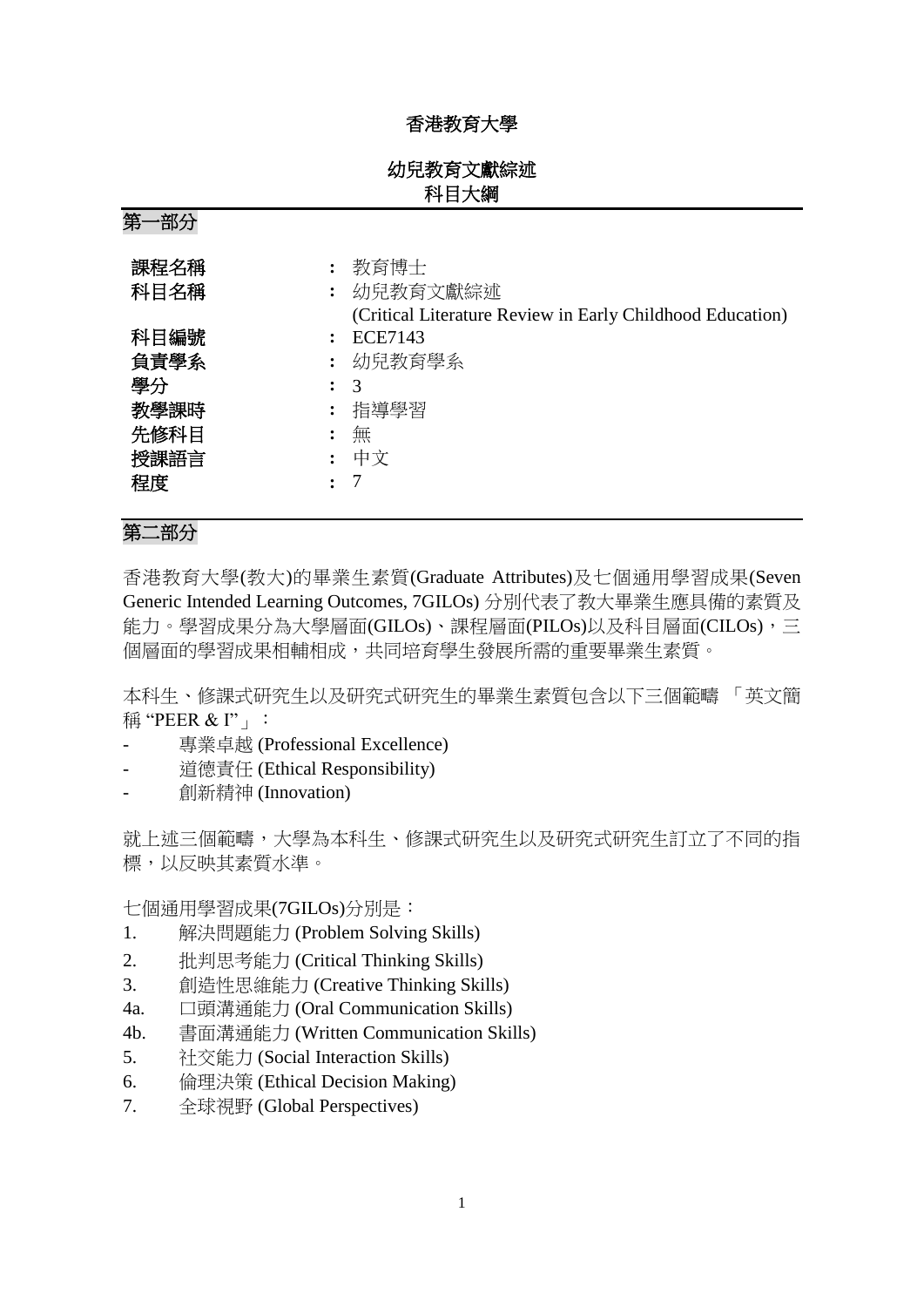## **1.** 科目概要

本課程旨在幫助學生在積累幼兒教育領域背景知識的同時,增強學生的分析能 力。課程亦將提升學生的文獻綜述技巧,並培養其能力以撰寫適合發表的作 品。課程將選定幼兒教育某一領域進行批判性分析,以辨識與所選主題相關的 方法、教學法和道德議題。

## **2.** 預期學習成果

成功完成本課程後,學生應能夠:

成果一:評估並判斷文獻綜述可用資源的質量; 成果二:展示在幼兒教育某一領域進行廣泛、相關和批判性地閱讀的證據; 成果三:準備一篇可反映其對從文獻中獲得的重要資訊進行批判性分析的綜述; 成果四:準備一篇幼兒教育某一領域的相關文獻綜述及與研究課題相關的其他資 料,以描述研究背景和研究結果。

## **3.** 內容、預期學習成果及教與學活動

| 教授內容                           | 預期學習<br>成果<br>(CHLOS) | 教與學活動      |
|--------------------------------|-----------------------|------------|
| 判斷何為幼兒教育中高質量的研究。               | 成果一                   | 圖書館和互聯網搜索、 |
|                                |                       | 圖書館提供的工作坊  |
| 確定幼兒教育中某一感興趣領域的主<br>要議題。       | 成果三                   | 獨立和持續性閱讀   |
| 判斷並利用批判性分析的技能,以審               | 成果一                   | 持續的批判閱讀並撰寫 |
| 閱關於幼兒教育的研究。                    | 成果三                   | 回應文章;      |
|                                |                       | 小組討論和新興理解的 |
|                                |                       | 匯報         |
| 議題辨識和文獻主次排序。文獻分析               | 成果二                   | 編制網圖和匯表以辨識 |
| 與論證。                           | 成果四                   | 觀點、主題、議題;  |
|                                |                       | 小組討論和匯報    |
| 圍繞相關文獻撰寫一篇連貫和扼要的               | 成果四                   | 每週編寫摘要;    |
| 摘要,並闡明相關主題或議題的背<br>景。          |                       | 小組討論和匯報    |
| 辨識並比較方法論和/或研究方法。               | 成果三                   | 编制網圖和匯表以進行 |
|                                |                       | 辨識和比較;     |
|                                |                       | 小組討論和匯報    |
| 分析前人研究結果,並將研究置於其               | 成果四                   | 持續撰寫回應文章、  |
| 關鍵的歷史脈絡中,以顯示其對最新<br>發展成果的熟悉程度。 |                       | 小組討論和匯報    |
|                                |                       |            |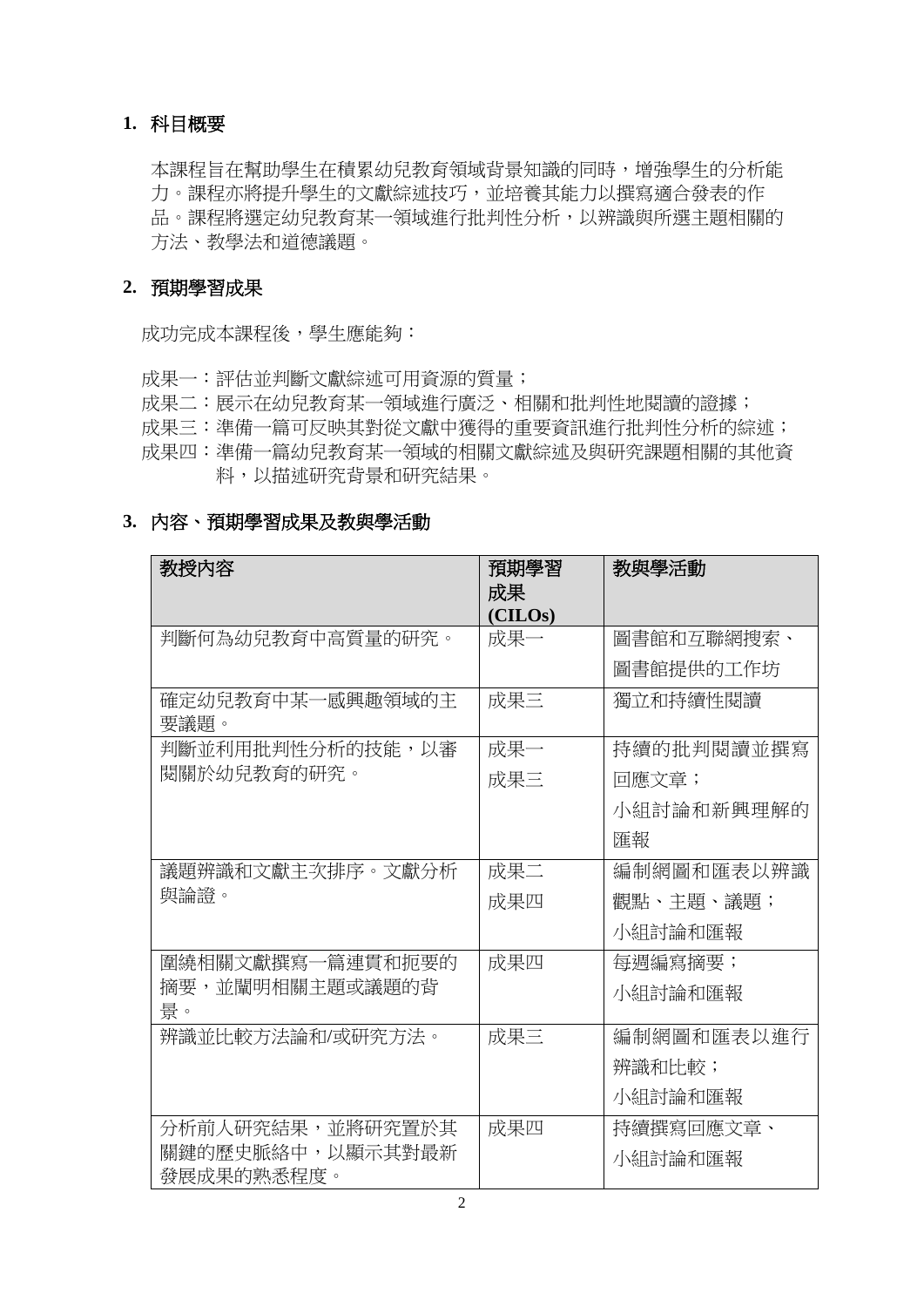| 撰寫研究的基本原理和其關聯意義—                   | 成果四 | 編制網圖和匯表、 |
|------------------------------------|-----|----------|
| —區分已有研究與仍需進行的研究。                   |     | 小組討論和匯報  |
| 確立主題或問題的背景,並闡明其重                   | 成果四 | 編制網圖和匯表、 |
| 要性。                                |     | 小組討論和匯報  |
| 推論出<br>以曾經嚴謹批評的現有資料<br>一個平衡而合理的結論。 | 成果四 | 小組討論和匯報  |

## **4.** 評核

| 評核課業               | 所佔比重 | 預期學習<br>成果 (CILOs) |
|--------------------|------|--------------------|
| 期末論文<br>a.         | 100% | 成果一                |
| 要求學生撰寫適合發表的批評性文獻綜述 |      | 成果二                |
|                    |      | 成果三                |
|                    |      | 成果四                |

#### **5.** 指定教科書

Machi, Lawrence A. (2009). *Literature review: Six steps to success*. NY: Corwin Sage.

## **6.** 推薦書目

- Bloch, M., Swadener, B., & Cannella, G. (2018). *Reconceptualizing early childhood education and care - a reader: Critical questions, new imaginaries & social activism*. (2nd Ed.). New York, NY: Peter Lang.
- Couchenour, D., & Chrisman, J. K. (2016). *SAGE encyclopedia of contemporary early childhood education*. Los Angeles, CA: SAGE.
- File, N. (2016). *Understanding research in early childhood education: Quantitative and qualitative methods*. New York, N.Y.: Routledge.

Fleer, M., & Van Oers, B. (2018). *International Handbook of Early Childhood Education.* New York, N.Y.: Springer.

James, E., & Slater, T. (2014). *Writing your doctoral dissertation or thesis faster : A proven map to success*. Los Angeles : SAGE Publications, Inc.

Luke, A. (2018). *Educational policy, narrative and discourse*. New York, N.Y.: Routledge.

- Morrison, G. (2017). *Fundamentals of early childhood education* (8<sup>th</sup> ed.). London, U.K.: Pearson
- Mukherji, P. & Albon, D. (2010). *Research methods in early childhood: An introductory guide*. UK: Sage.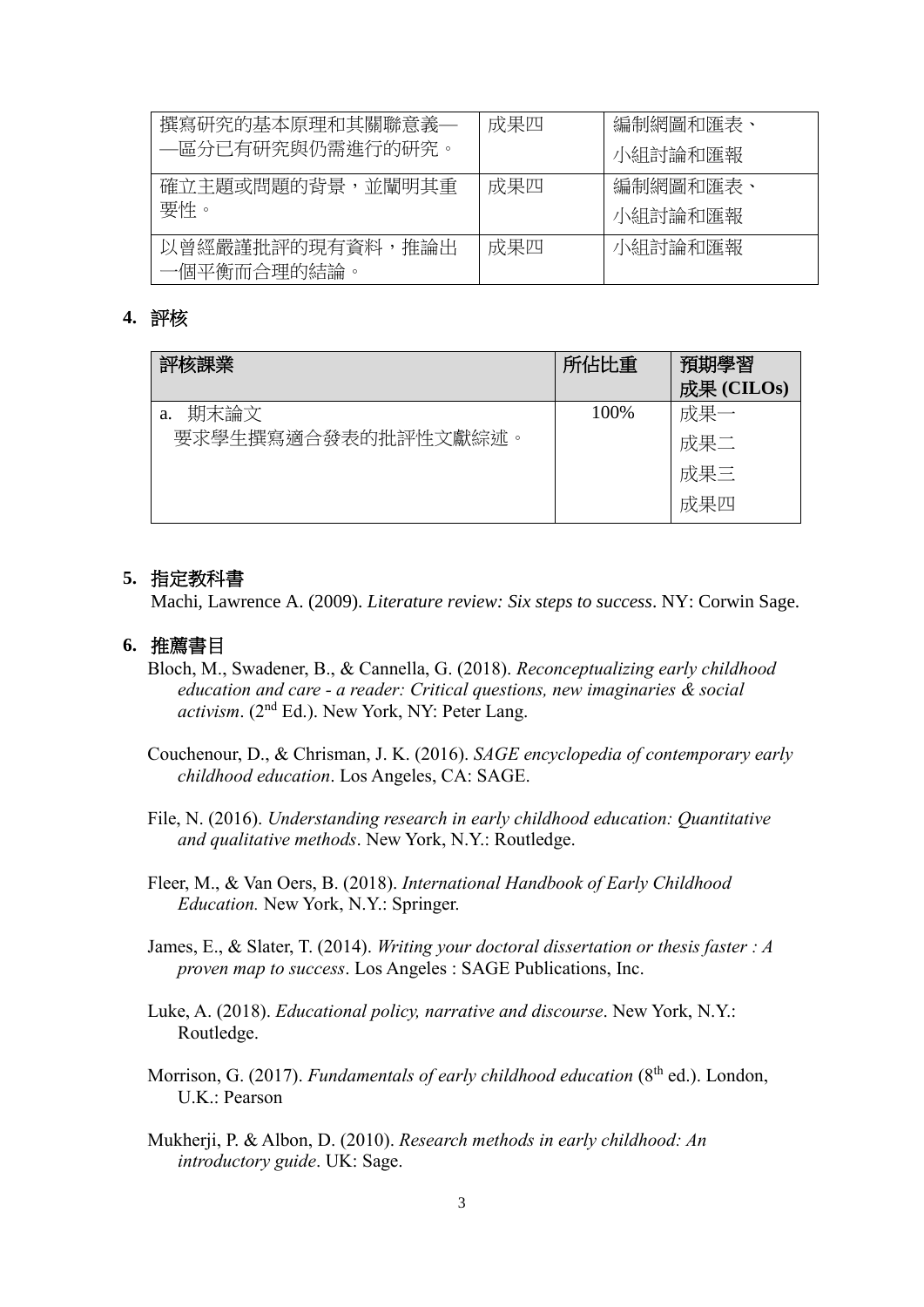- Paltridge, B., & Starfield, S. (2020). *Thesis and dissertation writing in a second language : A handbook for students and their supervisors* (2nd ed.). New York, NY : Routledge
- Papatheodorou, T. (2012). *Debates on early childhood policies and practices : Global snapshots of pedagogical thinking and encounters*. London ; New York, NY: Routledge.
- Qvortrup, J. Corsaro, W., & Honig, M.S. (Eds.). (2009). *The Palgrave handbook of childhood studies*. New York, N.Y.: Palgrave Macmillan.
- Rao, N., Zhou, J., & Sun, J. (2017). *Early childhood education in Chinese societies*. Berlin, Germany: Springer.
- Schulte, C. M. (2019). *Ethics and research with young children: New perspectives*. London, U.K.: Bloomsbury Academic.
- Waters, J., Payler, J., Jones, K. (2018). *The professional development of early years educators*. New York, N.Y.: Routledge.
- Yelland, N.J. (2010) *Contemporary perspectives on early childhood* Maidenhead, UK:  $OUP$ .
- Zigler, E. Gilliam, W.S., Barnett, W.S. (2011). *The pre-k debates: Current controversies and issues*. Washington, DC: NAEYC.

#### **7.** 相關網絡資源

<http://www.lib.ied.edu.hk/research/services/index.html>

## **8.** 相關期刊

*Asia*‐*pacific Journal of Teacher Education Asia Pacific Journal of Early Childhood Education Research Australian Art Education Australasian Journal of Early Childhood Australian Research in Early Childhood British Educational Research Journal British Journal of Music Education Childhood: A Global Journal of Child Research Childhood Education: Infancy through Early Adolescence Children and Society Contemporary Issues in Early Childhood Early Childhood Research Quarterly Early Childhood Education Journal Early Childhood Research and Practice Early Education and Development Early Years: An International Journal of Research and Development Educational Action Researcher Educational Researcher European Early Childhood Education Research Journal Frontiers of Education in China*